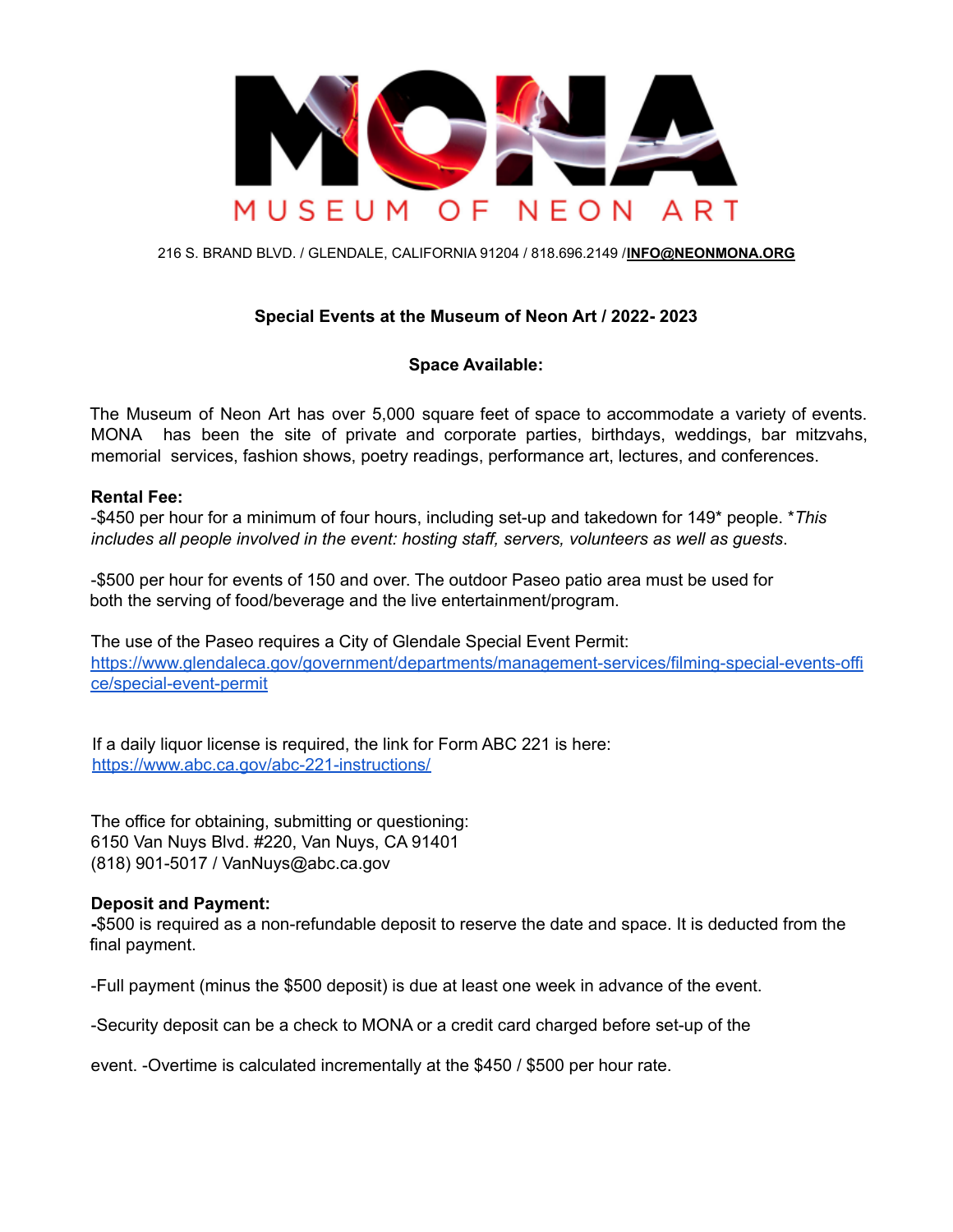## **Security and Security Deposit:**

-\$1,500 / \$1,800 is required as a Security Deposit. We will charge your credit card or we can hold a check. Costs for additional cleaning, overtime, damage to the facility or to the exhibition artifacts will be deducted from this deposit. The deposit will be returned no later than 5 days after your event.

-For use of the Paseo and events of 150 or more guests, one or more security guards must be secured. The MONA staff will determine if a security guard is needed for events with less than 150 on a case-by-case basis. We use American Eagle Protective and can obtain the guard for you. The hourly rate is \$35/hour and is added to the total due.

## **Clean-up:**

The event host is responsible for removing all trash, food and beverages from the premises at the conclusion of the event. All host property and rentals must be removed from the museum interior space the same day. There are no exceptions.

In the event of food and beverage spills during the party, or any other mishap in the restrooms or elsewhere on the premises, the MONA staff are not responsible for its cleanup. You must have persons available to clean up messes as they occur during your event. MONA will provide a mop, sponges and gloves.

MONA will deduct \$200 from the security deposit for cleaning the floor and restrooms if required at the completion of your event.

#### **Caterer:**

We recommend David Sutton Catering: http://www.davidcateringla.com / (323) 697-0107 or any other local restaurant in the city of Glendale, but catering is at the discretion of the renter. You may also use a food truck. You will need to reserve 1-2 parking spots for the food truck in Lot 10.

## **Music:**

Music and musicians must be reviewed and approved by MONA staff prior to event. Volume of music during event will be determined by MONA staff. Dancing must take place in the Paseo, not inside the museum.

## **Alcohol and Smoking:**

Wine and beer may be served, but MONA staff will need to approve your request for serving hard liquor. All bars must be set up in the Paseo, not in the museum. Smoking is prohibited both inside the museum and outdoors on all City-owned property.

## **Equipment Available:**

Please let us know in advance if you will need any of these items and how they will be used, so we will have them present for your set-up.

-Ten folding metal chairs

-Four plastic folding 30"x72" tables

## **Parking:**

Our business neighbor to the north offers valet parking and must be arranged in advance of your event directly with them: Abraham's Valet, info@abrahamsvalet.com / (818) 334-7474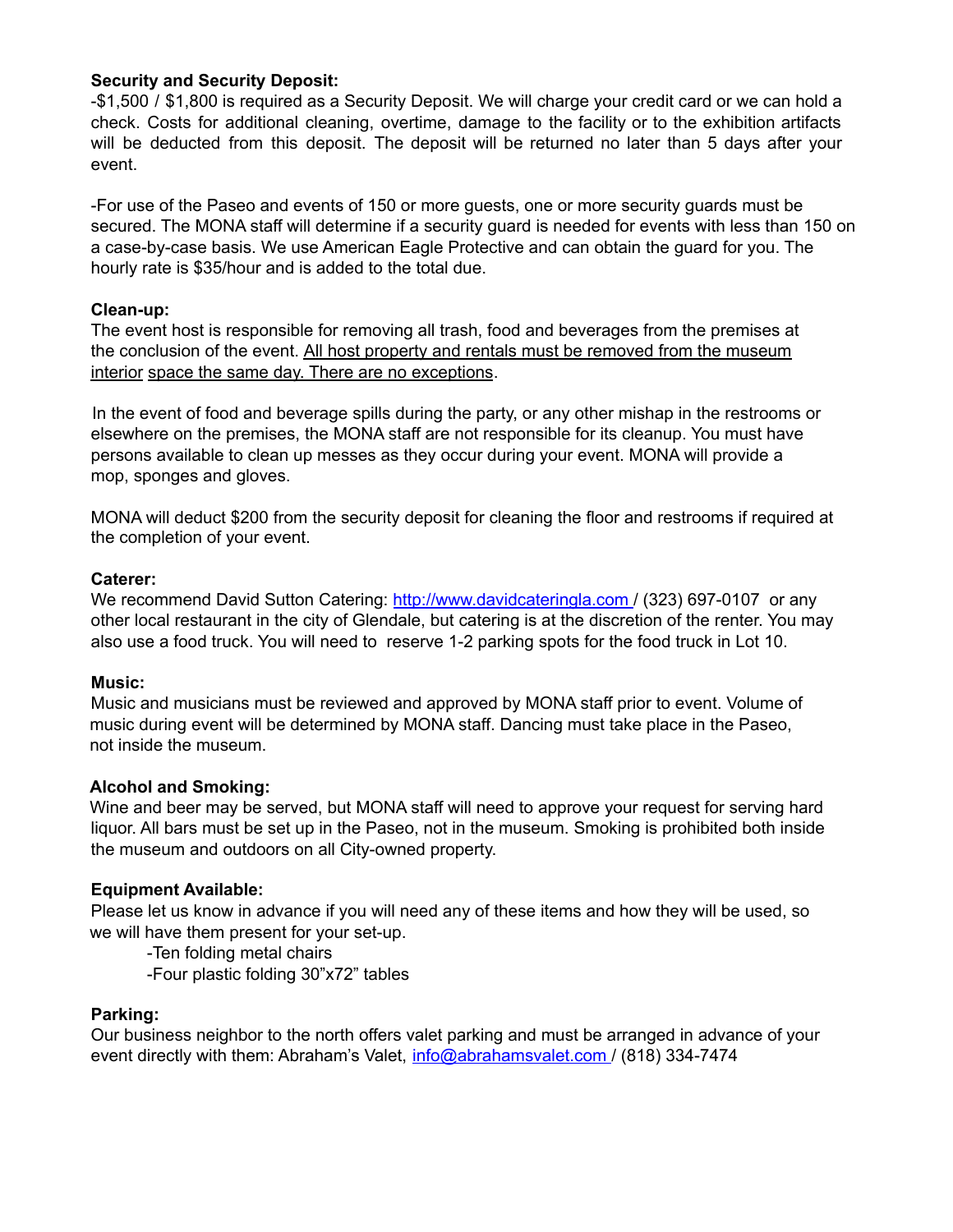### **Reservation Procedures:**

1. Call the Museum to make an appointment to see the space.

- 2. Confirm your desired reservation date and time and submit an application.
- 3. Once approved, send a non-refundable \$500 check.
- 4. At least one week in advance of the event:

- Send a copy of your certificate of liability insurance naming the Museum of Neon Art

in the coverage with the date and times of your event.

- Send a check for the rental fee balance minus the \$500 deposit.

5. The day of the event, and prior to set-up, provide a credit card to MONA staff

to charge and hold the \$1,500 / \$1,800 security deposit.

- 6. MONA staff will assess cleanup, damages, or overtime and refund the security deposit
- in full or in part at least 5 days after your event.

## **Please Read and initial:**

The Museum of Neon Art is not responsible for any accidents or personal injuries to participants at the event.

The Museum of Neon Art is not responsible for any lost or stolen articles during the event.

The Museum of Neon Art reserves the right to cancel a reservation at any time for any cause and will refund the non-refundable \$500 deposit in that case.

The Museum of Neon Art reserves the right to expel any person whose actions threaten to endanger another person or the artwork exhibited in the Museum during the event.

# **Agreement for Rental**

I, the undersigned, have read the foregoing application and the regulations, attached hereto, and agree to their standards and requirements. I understand that the names of the Museum of Neon Art, its staff and trustees may not be held responsible for any accident or injury occurring to any host, guest, staff person or employee while using the Museum of Neon Art and agree to indemnify and hold the Museum of Neon Art, its staff and trustees harmless from and against any and all liabilities, damages and claims arising from the use of the Museum of Neon Art. I further agree to pay, on demand, for any and all damages to the art, furniture, building, or equipment occasioned by our use of the premises and acknowledge that our reservation is subject to cancellation if we violate any of the terms or conditions provided herein or otherwise communicated to us.

Group Representative:\_\_\_\_\_\_\_\_\_\_\_\_\_\_\_\_\_\_\_\_\_\_\_\_\_\_\_\_\_\_\_\_\_\_\_\_\_\_\_\_\_\_\_\_\_\_\_\_\_\_\_\_\_\_\_\_\_\_\_

Date: \_\_\_\_\_\_\_\_\_\_\_\_\_\_\_

Museum of Neon Art: **Example 20** and the set of  $\mathcal{A}$ 

| Date: |  |  |  |  |
|-------|--|--|--|--|
|       |  |  |  |  |